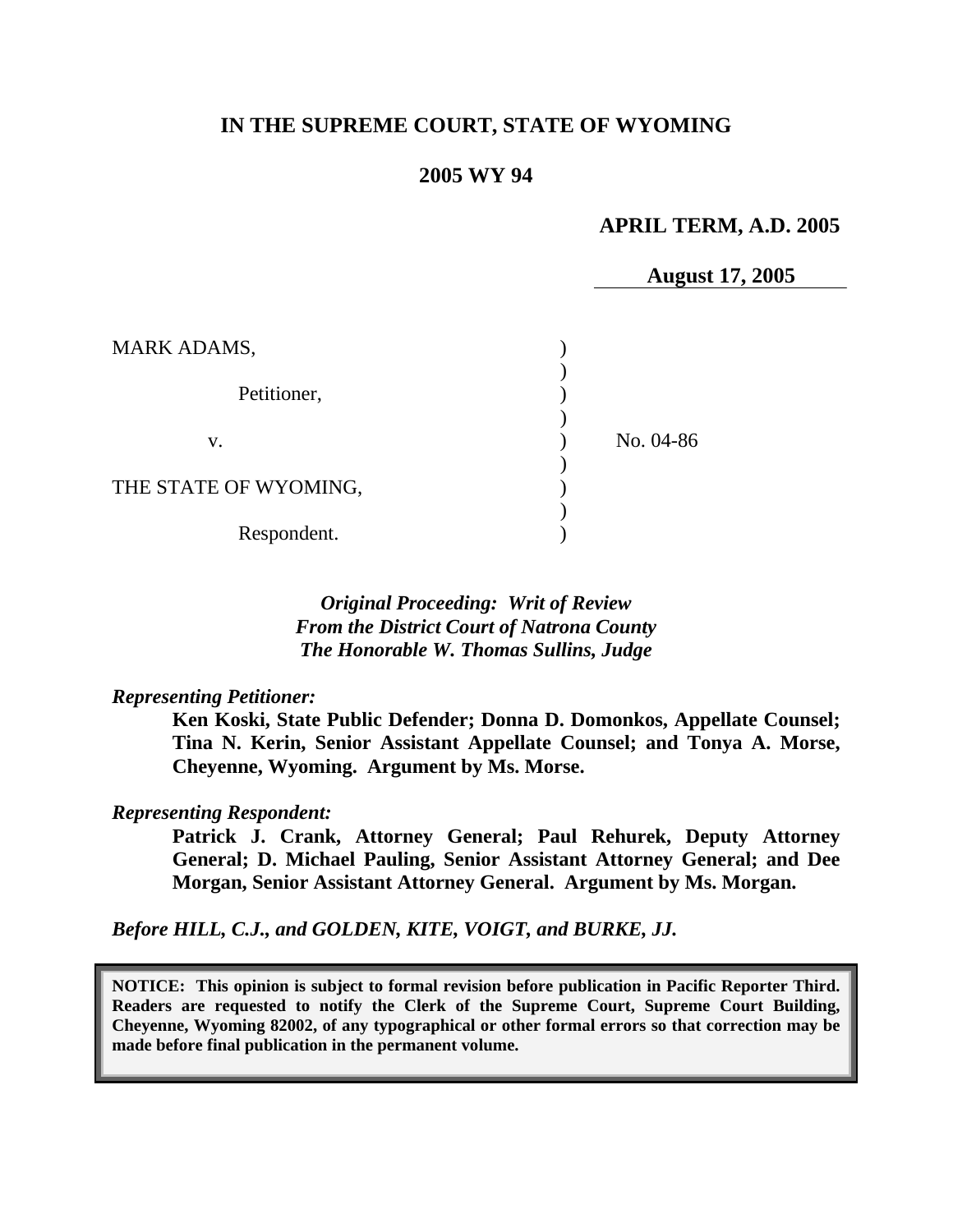#### **KITE, Justice**.

[¶1] After engaging in sexually explicit communication in a chat room over the Internet with a person whom he thought was a 15 year old female, Mark Adams proposed meeting the young woman for purposes of engaging in sexual activity. He arrived at the proposed meeting place armed with alcohol and condoms and approached a young woman he thought to be the one he had been soliciting, but who was instead an employee of the Casper Police Department, and he was arrested. A jury convicted him of attempted sexual exploitation of a child, in violation of Wyo. Stat. Ann. §§ 6-4-303(b)(ii) and 6-1- 301 (LexisNexis 2003), and one count of attempted solicitation to engage in illicit sexual relations, in violation of § 6-1-301 and Wyo. Stat. Ann. § 14-3-104 (LexisNexis 2003). He appeals claiming the district court erred in not dismissing the charges because the Internet communications were between him and a police officer, not a child, and, consequently, the State had produced insufficient evidence of a violation of the statutes. He also contends the district court improperly allowed computer generated evidence to be admitted while refusing to allow him access to the police department's computer, and the prosecutor committed misconduct in his closing argument. Finding no error, we affirm.

#### **ISSUES**

[¶2] Mr. Adams presents the following issues for review:

I. Whether the trial court erred in denying defendant's (Petitioner herein) pretrial motion to dismiss?

II. Whether the trial court erred in denying defendant's motion for acquittal because the State's evidence was insufficient?

III. Whether prosecutorial misconduct prejudiced the jury and denied the defendant his right to a fair trial?

IV. Whether petitioner was denied a right to a fair trial and denied his constitutional right to present a defense due to evidence being withheld by the State?

The State phrases the issues as follows:

I. Does the Wyoming general attempt statute, Wyo. Stat. Ann. § 6-1-301, apply to situations where a law enforcement officer pretends to be a child on the internet?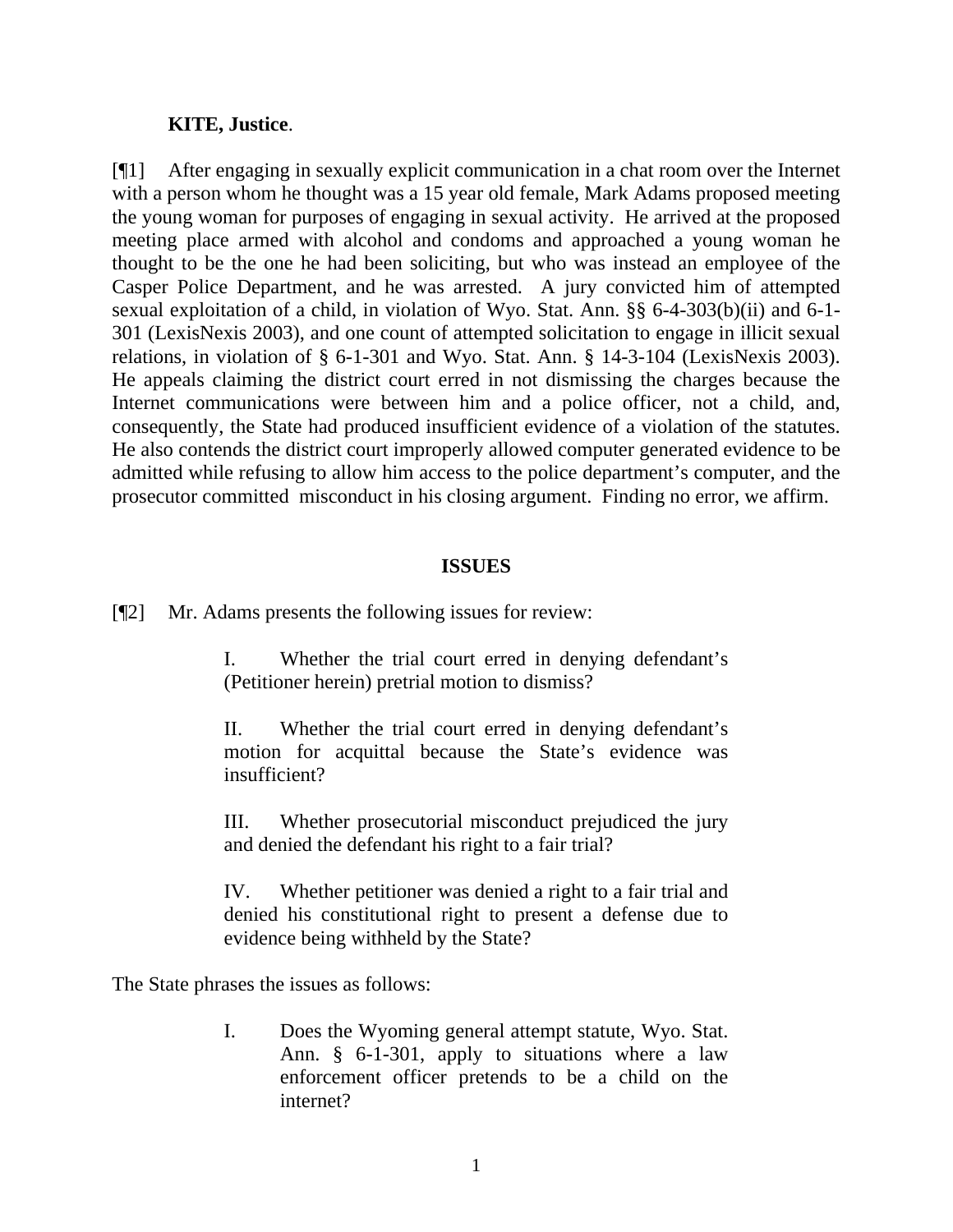- II. Did the prosecutor commit misconduct during closing argument?
- III. Did the district court abuse its discretion when it admitted evidence of the online communications between petitioner and law enforcement, and did the State withhold evidence from petitioner such that he was denied his right to a fair trial?

# **FACTS**

[¶3] On December 4, 2002, an adult male Casper Police Department detective entered an online "chat room" and posed as a 15 year old female with the screen name "caspurgirl88." He provided a profile indicating he was a female named "Amber" who lived in Casper and whose hobbies were "shopping, boys, partying, and boys," but did not indicate an age or date of birth. Mr. Adams, whose screen name was "maradam21," contacted "Amber" through instant messaging in the Yahoo.com chat room under the category "romance" on the night of December 4, 2002. Two minutes into the conversation, Mr. Adams asked "Amber" how old she was and her response was 15. He proceeded to ask increasingly sexually graphic questions including questions about her anatomy and sexual experience. He offered to teach her about sex and, ultimately, sent nude pictures of himself, including pictures of his penis. After inviting her to his house and describing what he intended to teach her, "Amber" responded that she was afraid of getting pregnant. He told her not to worry about it because he had condoms.

[¶4] Arrangements were made to meet at McDonald's on Saturday night, December 7, 2002. In an instant message on December 6, 2002, Mr. Adams again initiated discussion of sexual matters. In this conversation, he admitted he could get in trouble because of their ages and asked her to keep their meeting a secret. "Amber" again expressed her fear of getting pregnant and he agreed to bring wine coolers and condoms with him to McDonald's. Prior to their meeting on December 7, another short instant message conversation occurred at 9:00 p.m.

[¶5] Shortly thereafter, the police took a young female dispatcher, fitted with a wire transmitter, to the McDonald's parking lot in an unmarked police car. After driving through the parking lot several times, Mr. Adams parked next to the car and began speaking with the woman. After he told her he had alcohol and condoms, the police arrested him. He was ultimately charged with one count of attempting to cause, induce, entice or coerce a child to engage in, or be used for any explicit sexual conduct, in violation of §§ 6-1-301 and 6-4-303(b)(ii), and one count of attempting to solicit, procure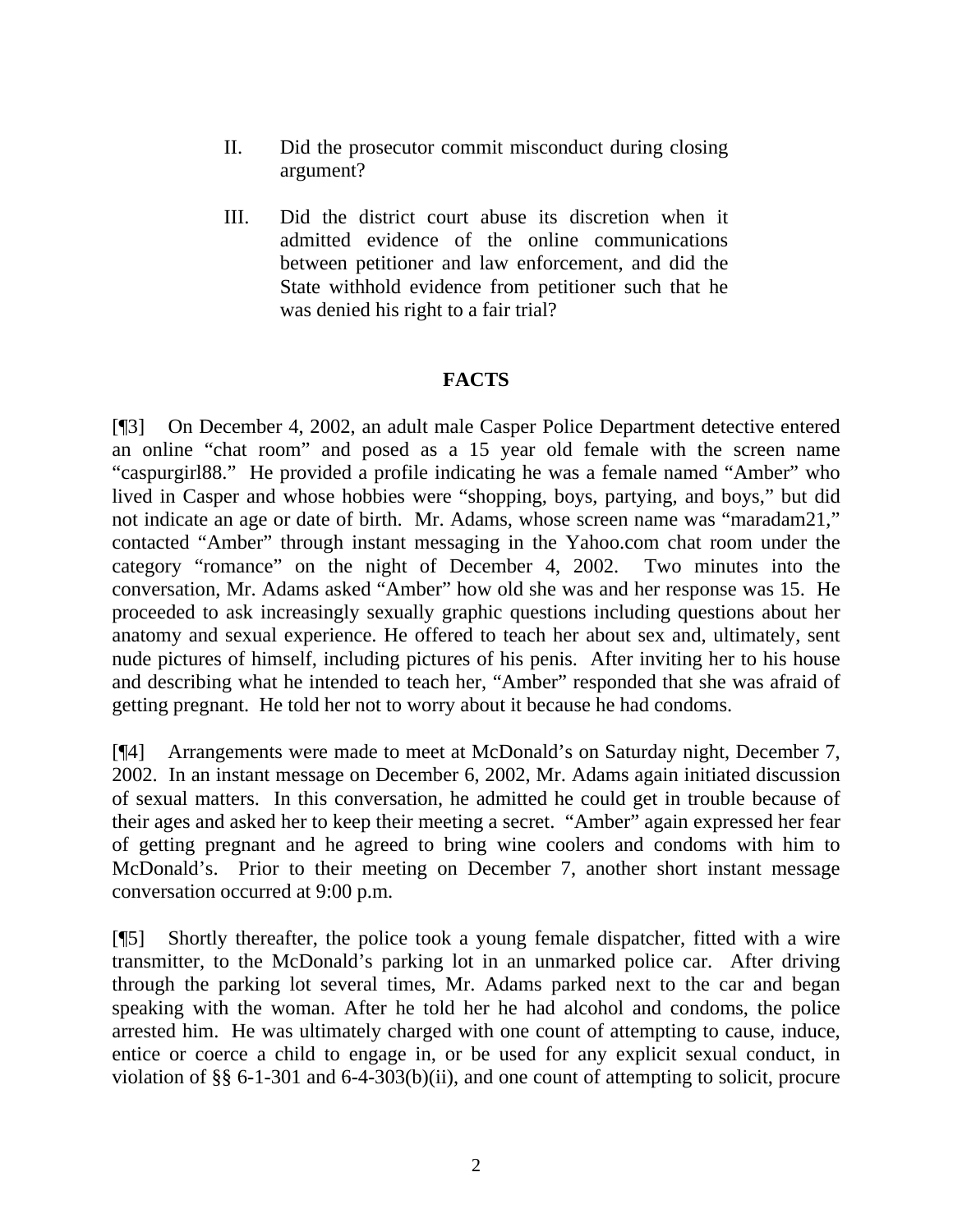or knowingly encourage anyone under the age of 16 years to engage in illicit sexual penetration or sexual intrusion, in violation of §§ 6-1-301 and 14-3-104.

[¶6] Mr. Adams filed a motion to dismiss the charges arguing the statutes required the victim of the crimes charged to be a child, and, under these facts, there was no child victim. The district court denied the motion. Mr. Adams also filed a motion to preserve evidence complaining that he had sought the police department's computer files and that they had not been provided and could be destroyed. The district court granted the motion requiring the police to preserve the e-mail addresses involved in the investigation, the messages between Mr. Adams and "Amber," the chat room profile of "caspurgirl88," any other information stored on the police department's computer relevant to the case, and all notes and reports generated by the police in the course of the investigation.

[¶7] After a two day trial, the jury found Mr. Adams guilty on both counts. The district court sentenced him to 24 to 60 months in the Wyoming State Penitentiary on Count I, which was suspended in favor of a split sentence of 60 days in the Natrona County Detention Center and 48 months of supervised probation. On Count II, he was sentenced to a consecutive term of 18 to 36 months in the Wyoming State Penitentiary, which was suspended in favor of 48 months of supervised probation ordered to run concurrently with the probation for Count I. The judgment and sentence was filed on September 22, 2003. The notice of appeal filed February 11, 2004, was not timely and the district court denied Mr. Adams' motion for leave to file a late notice of appeal. However, this Court reinstated the appeal.

# **DISCUSSION**

# *Denial of Motions to Dismiss and for Aquittal/Sufficiency of Evidence*

[¶8] The same theme runs through Mr. Adams' claims that the district court erred in not granting his motion to dismiss the claims prior to trial and not granting his motion for acquittal for lack of sufficient evidence – his contention that he was charged with solicitation of a minor when no actual minor was involved. In both arguments, he appears to ignore the fact that the information charged him, and the jury convicted him, of *attempted* violation of the statutes. Whether the statutes proscribing attempted inducement of a child to engage in sexual conduct and attempted solicitation of a child to engage in illicit sexual penetration or intrusion require an actual child victim is a question of law which this Court reviews *de novo. Rutti v. State,* 2004 WY 133, ¶9, 100 P.3d 394, ¶9 (Wyo. 2004).

[¶9] Our standard of review for sufficiency of the evidence is well established.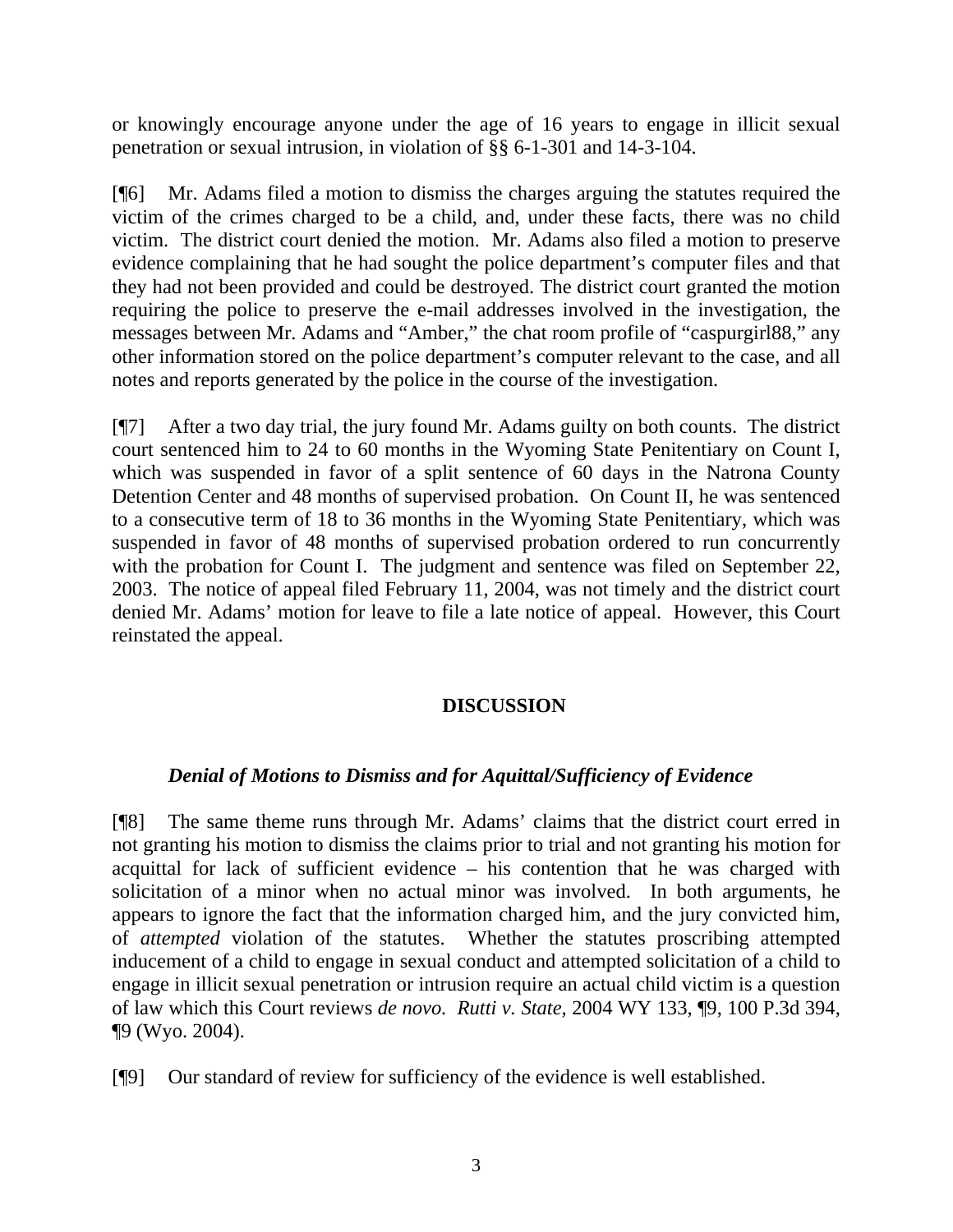[W]e must determine whether a rational trier of fact could find the essential elements of the crime were proven beyond a reasonable doubt. We do not consider conflicting evidence presented by the unsuccessful party, and afford every favorable inference which may be reasonably and fairly drawn from the successful party's evidence. We have consistently held that it is the jury's responsibility to resolve conflicts in the evidence. (citing *Wetherelt v. State*, 864 P.2d 449, 452 (Wyo.1993)). "We will not substitute our judgment for that of the jury, ... our only duty is to determine whether a quorum of reasonable and rational individuals would, or even could, have come to the same result as the jury actually did." *Id*.

*Blakeman v. State,* 2004 WY 139, ¶11, 100 P.3d 1229, ¶11 (Wyo. 2004).

[¶10] Without question, no child victim exists in this case. However, because the State did not charge Mr. Adams with violation of the child solicitation statutes but with attempting such a violation, that fact is not relevant. The evidence established Mr. Adams believed he was conversing with, and intending to meet and have sexual relations with, a 15 year old girl. He seems to suggest that before charges can be brought under the general attempt statute, there must be an actual minor victim. However, he provides no authority or cogent argument in support of that position.

[¶11] Section 6-1-301 provides:

(a) A person is guilty of an attempt to commit a crime if:

(i) With the intent to commit the crime, he does any act which is a substantial step towards commission of the crime. A "substantial step" is conduct which is strongly corroborative of the firmness of the person's intention to complete the commission of the crime; or

(ii) He intentionally engages in conduct which would constitute the crime had the attendant circumstances been as the person believes them to be.

[¶12] Mr. Adams was charged with attempting to cause, induce, entice, or coerce a child to engage in, or be used for any explicit sexual conduct in violation of § 6-4-303(b)(ii)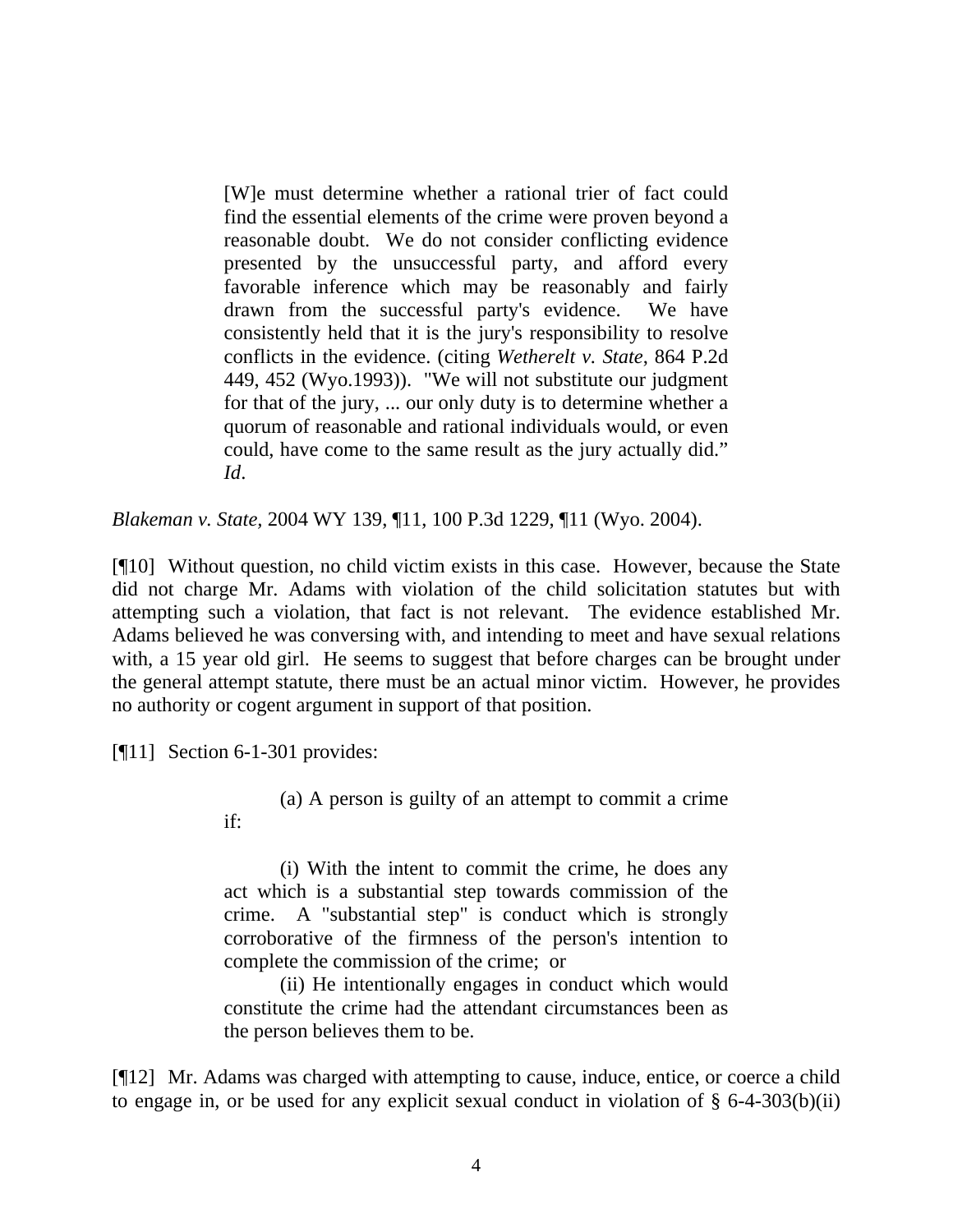and attempting to solicit, procure, or knowingly encourage anyone under the age of 16 years to engage in illicit sexual penetration or sexual intrusion in violation of § 14-3-104. We have held "absent a showing that the legislature intended to preclude use of the general attempt statute by the enactment of a special statute making the attempt a crime," a prosecutor may charge under the general attempt statute. *Bueno-Herandez v. State,* 724 P.2d 1132, 1140 (Wyo. 1986). Neither statute in question here criminalizes the attempt to commit the described crimes. Thus, the general attempt statute applies.

[¶13] The elements of the crime of attempt are: 1) an intent to do an act or bring about certain consequences which would in law amount to a crime; and 2) an act in furtherance of that intent which, as it is most commonly put, goes beyond mere preparation. *Compton v. State,* 931 P.2d 936, 940 (Wyo. 1997). We clarified in *Compton* the purpose of the general attempt statute is not to deter the completion of a particular crime, but to impose punishment and "corrective action" on those who have shown their dangerousness. *Id*. Mr. Adams clearly communicated his intent to entice a minor to engage in sexual acts and to encourage a minor to engage in sexual intrusion. He then took specific action to effectuate that intent, including driving to the proposed meeting place armed with wine coolers and condoms, thus meeting the requisite elements of the general attempt statute.

[¶14] Although he does not specifically characterize it as such, Mr. Adams posits his claim of error on the common law doctrine of legal impossibility which stems from a historical reluctance to punish defendants for unconsummated crimes. Audrey Rogers, "*New Technology, Old Defenses: Internet Sting Operations and Attempt Liability*," 38 U. Rich. L. Rev. 477 (2003-2004). Courts in jurisdictions which have adopted this defense have concluded a defendant cannot be convicted of attempting a crime if the circumstances are such that ultimate commission of the crime would have been impossible. However, we find no precedent in the jurisprudence of this state wherein that defense has been recognized. In fact, in *Rutti,* ¶38, it was expressly rejected. While the facts in *Rutti* are somewhat different from those in the instant case, in holding that no prosecutorial misconduct had occurred, we noted that an actual child victim is not required for a conviction of attempted solicitation of a minor. The defendant in *Rutti* also thought he was soliciting sex over the Internet from a minor when it was actually an adult agent of the Division of Criminal Investigation. Seeking to withdraw his guilty plea, the defendant claimed the prosecution should have informed the court that it was legally impossible for him to have solicited a minor when the recipient of his advances was an adult law enforcement agent. This Court did not address the prosecutorial misconduct claim because it was clear that legal impossibility was not a defense to a charge of attempt and stated:

> Under Wyoming law, a person is guilty of attempting to commit a crime if "[h]e intentionally engages in conduct which would constitute the crime had the attendant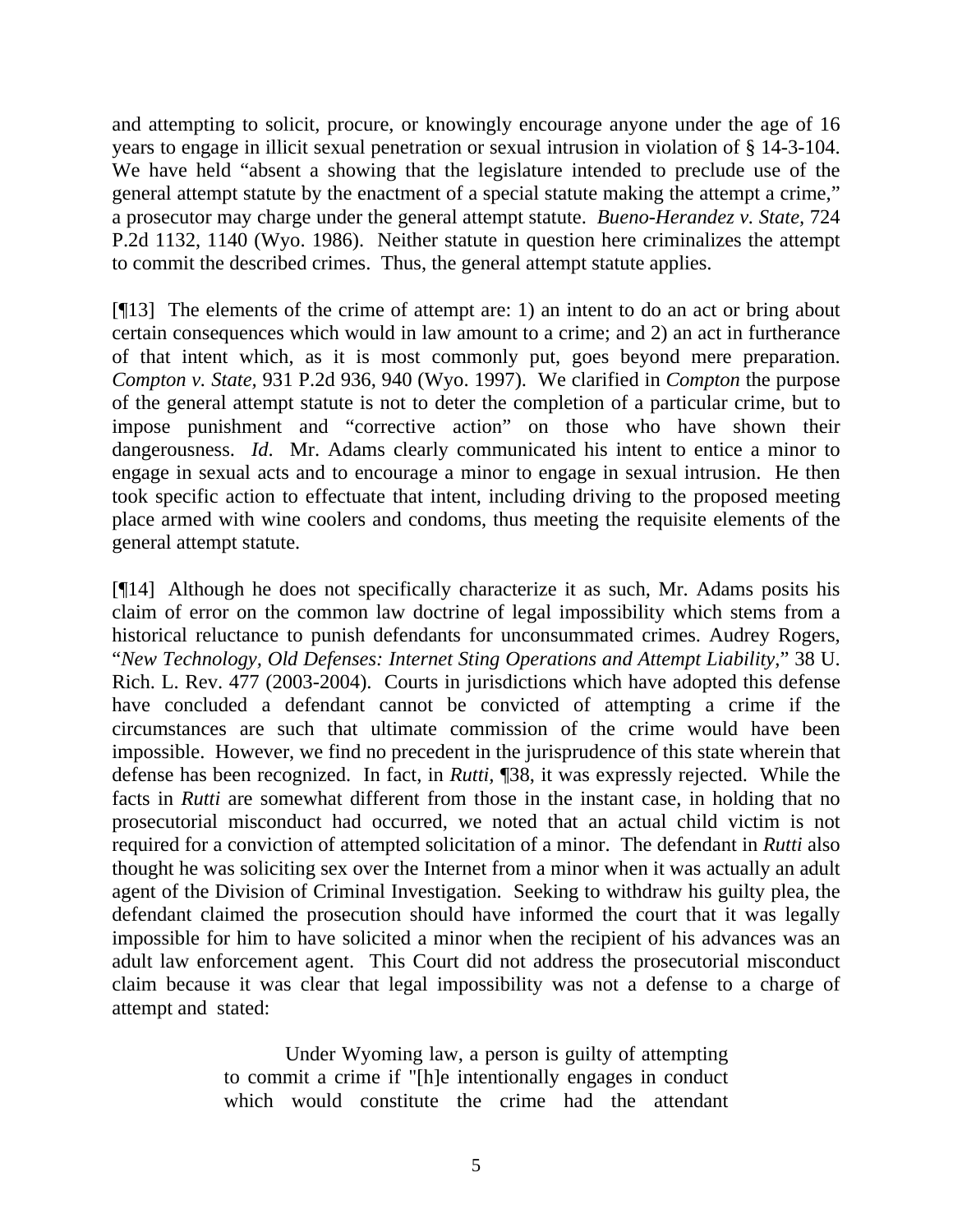circumstances been as the person believes them to be." Wyo. Stat. Ann. § 6-1-301(a)(ii) (LexisNexis 2003). Rutti allegedly believed he was chatting with a minor. As such, he could be prosecuted for attempted solicitation of a minor. See generally *Cashatt v. State*, 873 So.2d 430, 436 (Fla. Dist. Ct. App. 2004) ("A person is guilty of an attempted child solicitation if the evidence demonstrates that he had a specific intent to commit the substantive offense and under the circumstances as he believed them to be took actions to consummate the substantive offense, even though circumstances unknown to him made completion of the substantive offense impossible, and the fact that the receiver of the 'luring' communications was an adult undercover agent posing as a child is irrelevant to the culpability of the sender of the communications for attempting to lure a child to commit an illegal sexual act.")

*Id*.

[¶15] Furthermore, it appears plain from the language of the general attempt statute the legislature intended the same result. One is guilty of attempt if he or she engages in conduct which would constitute the crime had the attendant circumstances been as he or she believed them to be. Section 6-1-301(a)(ii). The focus of the statute is upon the subjective intent of the perpetrator, not the actual circumstances involved.

[¶16] Our reasoning in *Rutti* is similar to that followed by the Tenth Circuit Court of Appeals in *United States v. Munro*, 394 F.3d 865, 869 (10<sup>th</sup> Cir. 2005), which also involved an adult undercover police officer communicating with the defendant over the Internet. Affirming Mr. Munro's conviction for attempted commission of the crime, the Tenth Circuit noted that the undercover agent did nothing to initiate the conversations about sex or meeting with the defendant, but that the defendant's actions without question indicated his intent to solicit a minor for sexual activity and he undertook a substantial step toward completion of the crime by going to the prearranged meeting place. *Id*. at 869-870. This reasoning is in concert with many other jurisdictions which have upheld attempt convictions where law enforcement officers pose as minors on the Internet. *Cashatt v. State,* 873 So.2d 430 (Fla. Ct. App. 2004); *People v. Hsu,* 99 Cal.Rptr.2d 184 (2000); *Laughner v. State;* 769 N.E.2d 1147 (Ind. Ct. App. 2002); *United States v. Root,* 296 F.3d 1222, 1223 (llth Cir. 2002). *See also,* Rogers, *supra*. As noted by commentators, Internet cases such as this one obviate the concern which spawned the impossibility doctrine that persons could be convicted of "bad thoughts." Instead, the very nature of these cases, which capture the attempted communication with, and solicitation of, children, justifies the purpose of statutes which criminalize attempt and punish the dangerous conduct before it impacts a child. Rogers, *supra*. As a matter of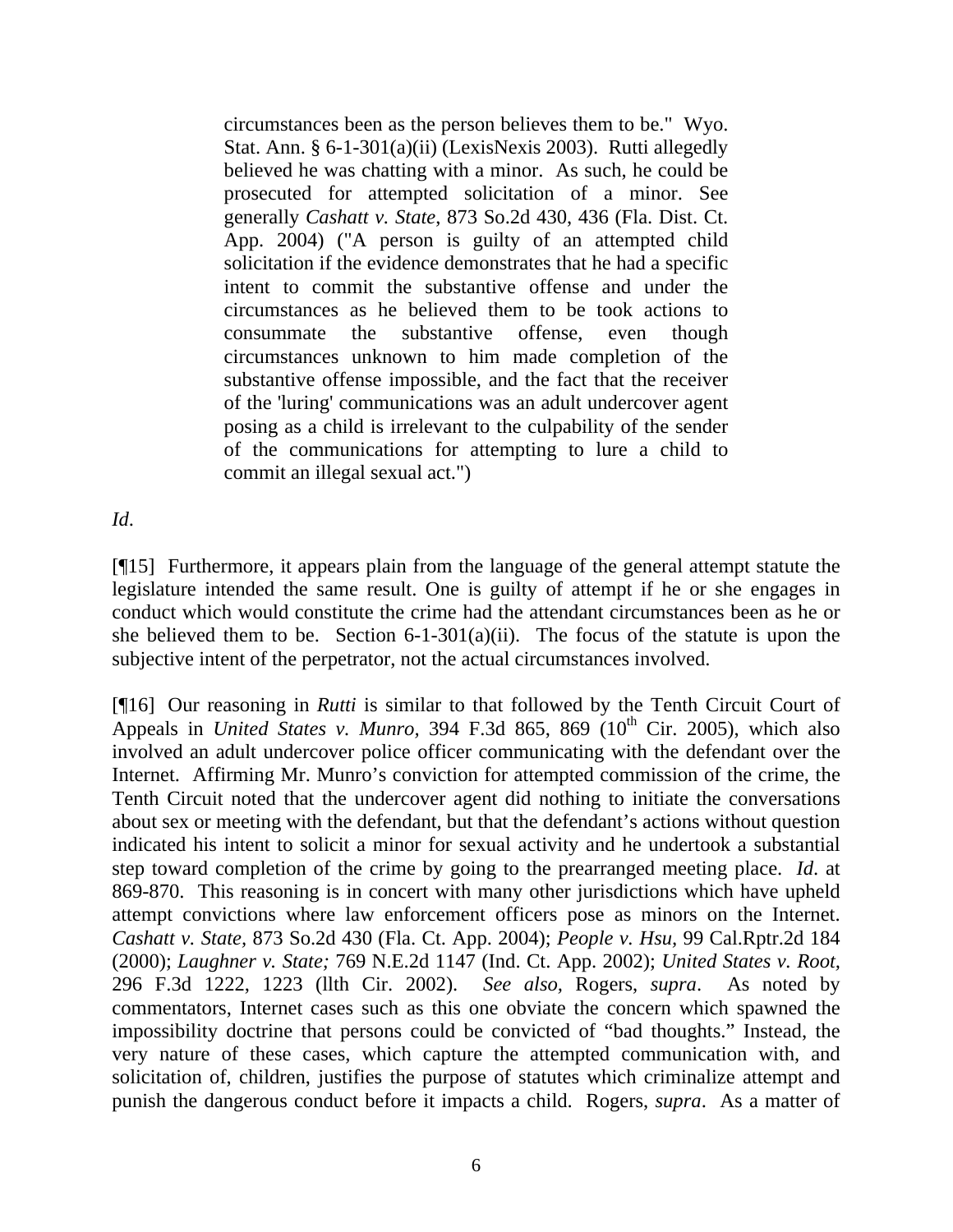law, we hold the presence of a minor victim is not a requisite for a conviction of attempted solicitation of a minor under § 6-4-303(b)(ii) or § 14-3-104.

[¶17] In a related argument, Mr. Adams claimed the State's failure to identify a named minor victim hampered him in preparing a defense. We find this contention unpersuasive. He was fully informed prior to trial of the date of his alleged offense, the content of his alleged conversations with the undercover agent, and the substantial steps he took to complete the crime. He was well-prepared for trial. While our opinion in *Walker v. State* 847 P.2d 542, 545 (Wyo. 1993) held a victim should be identified before trial, the purpose was to avoid prejudicing the defendant by the absence of such identification. Mr. Adams experienced no such prejudice in this case.

# *Prosecutorial Misconduct*

[¶18] Mr. Adams claims his conviction should be reversed because of prosecutorial misconduct during the State's closing argument. Prosecutorial misconduct has always been condemned and we focus on whether the defendant's substantial right to a fair trial has been violated. *Condra v. State*, 2004 WY 131, ¶5, 100 P.3d 386, ¶5 (Wyo. 2004). Closing arguments must be based upon the evidence. Prosecutors may comment upon the evidence and suggest inferences from the evidence to the jury. The propriety of a prosecutor's comments in closing arguments must be viewed in context. *Id.,* ¶12. Mr. Adams did not object to the State's closing argument and, therefore, his claims must be reviewed under the plain error standard*. Id.,* ¶10. Trial counsel may decide, for tactical reasons, not to object during closing argument concluding that calling further attention to a particular statement may add to its credibility. Consequently, we are inclined to defer to trial counsel and the district court when arguments of prosecutorial misconduct are raised for the first time on appeal. *Dice v. State,* 825 P.2d 379 (Wyo. 1992).

[¶19] Mr. Adams complains about the following statements made by the prosecutor concerning the police department's conduct

> What are the pros? The pros are essentially that the police department can say that we want to go out and we want to try to catch these guys before the damage is done. We want to catch these guys before we have a child who has been solicited on the Internet and has decided to and agreed to meet a person for the purpose of having sex.

> > \* \* \*

And what do we all know? Did you at all ask yourself maybe or try to come up with an example of what other proactive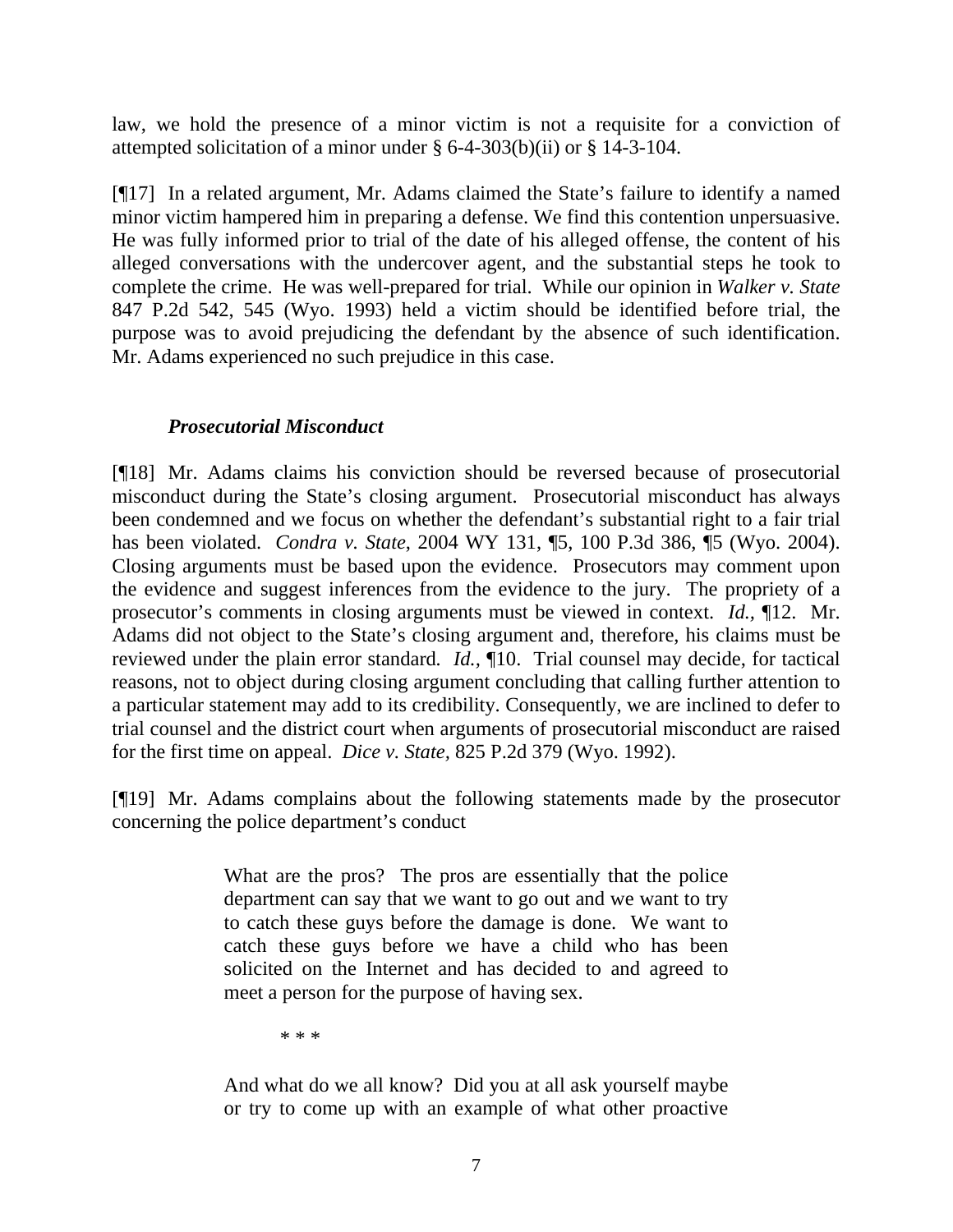approach is out there that law enforcement is involved with? Well, you have solicitation of prostitution for example. We all know from watching TV and watching the programs on TV about law enforcement agencies . . .."

\* \* \*

Why did the Casper Police Department decide whether or not or decide to even do an actual meeting at the end in the first place? Because they know the law.

[¶20] Throughout the trial proceedings Mr. Adams claimed law enforcement entrapped him. In response, the prosecutor discussed why law enforcement uses the computer chat rooms in this fashion and why that process is in accordance with the law. Immediately after comments concerning the "pros and cons" of proactively seeking persons willing to violate the statutes prohibiting solicitation of minors, the prosecutor discussed the entrapment instruction and how it applied to the facts of this case. The comment regarding the police "knowing the law" was made in the context of explaining why their actions were not entrapment and was not improper.

[¶21] Finally, Mr. Adams complains about the prosecutor characterizing the photographs he sent by e-mail as "totally inappropriate." Such a comment is well within the confines of acceptable commentary on the evidence. Mr. Adams has failed to meet his burden under the plain error standard that the prosecutor's comments violated a clear and unequivocal rule of law.

# *Admission of Computer Printouts of Internet Communication*

[¶22] Mr. Adams claims the district court violated W.R.E. 1002, which requires use of the best evidence, when it admitted edited printouts of the chat room communications. He also claims the State's refusal to allow him access to the police department's computer to examine the communications as they existed on the computer hard drive violated the rule of *Brady v. Maryland,* 373 U.S. 83, 83 S.Ct. 1194, 10 L.Ed.2d 215 (1963) by failing to disclose favorable evidence material to the guilt or punishment of the defendant. Evidence is material under *Brady* only when a reasonable probability exists that the result of the proceeding would have been different had the evidence been disclosed. *Helm v. State,* 1 P.3d 635 (Wyo. 2000). Evidentiary rulings on the admissibility of evidence are reviewed for a clear abuse of discretion and we will not disturb those rulings if the court could have reasonably concluded as it did. *Boykin v. State,* 2005 WY 15, ¶5, 105 P.3d 481, ¶5 (Wyo. 2005); *Seward v. State,* 2003 WY 116, ¶13, 76 P.3d 805, ¶13 (Wyo. 2003).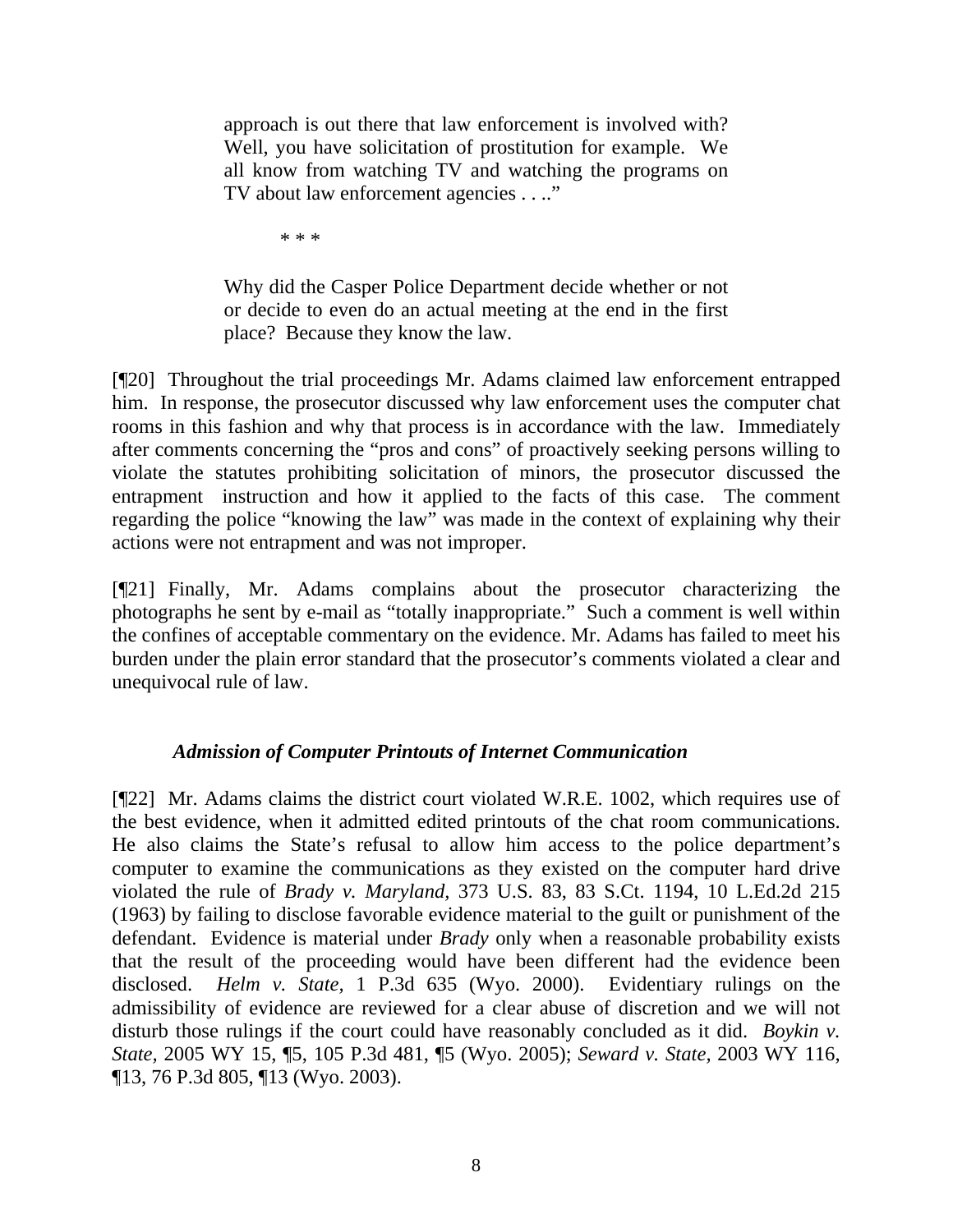[¶23] The district court ordered the State to preserve all communications between Mr. Adams and the Casper police detective posing as the 15 year old "Amber." At trial, the State produced printouts of instant messages between Mr. Adams and the detective. Mr. Adams objected to those exhibits contending they did not constitute the best evidence of the content of the dialogue between the two. He informed the court he had not been able to obtain the electronic counterparts of the exhibits which were the "original documents" for the purposes of W.R.E. 1002, and he had been unable to verify that the dialogue between Mr. Adams and the officer was accurately represented in the printouts.<sup>1</sup>

[¶24] The State's witness explained they could not allow Mr. Adams or his representatives unlimited access to the police department's computer because it held all of the other pending cases, information about other suspects, and images of child pornography. He testified that the computer was used exclusively for these types of investigations and that it is only accessible by personnel conducting those investigations. He likened the computer to an evidence locker where evidence pertaining to a particular case is segregated by saving the pertinent dialogue to a specific folder on the computer and the only way to preserve the information was to "cut and paste" it to a file on the hard drive of the computer. Although Mr. Adams questioned the authenticity of this document under W.R.E. 901, the State's witnesses testified the entire dialogue was contained in the folder and no additions or deletions were made. The chat log exhibits introduced at trial were the hard copies of the evidence file folder. The district court ruled a proper foundation had been laid for the exhibits, authenticity had been shown, and they were true and correct copies of the original as required by W.R.E. 1002.

[¶25] The Wyoming Rules of Evidence require an original when the objective at trial is to prove the content of a writing. W.R.E. 1002. An original is defined as including any computer printout or other readable output of data stored in a computer or similar device, which is "shown to reflect the data accurately." W.R.E. 1001(3). If a computer printout is deemed to be a "duplicate" of the original record, its introduction is subject only to proof of the authenticity of the original. W.R.E. 1003. Authentication is shown by evidence sufficient to support a finding that the matter in question is what the proponent claims it is. W.R.E. 901(b)(9). Whether other evidence of the contents of a writing (other than the original) "correctly reflects the contents, the issue is for the trier of fact." W.R.E. 1008.

[¶26] The State's witness testified that the chat log exhibits were exact copies of the communication between the parties contained in the computer and thus, they were either appropriate computer "originals" or duplicates which were properly authenticated.

 $\frac{1}{1}$  $1$  On appeal, Mr. Adams appears to claim the chat logs were inadmissible hearsay. However, that objection was not made in the district court and the prosecutor correctly noted that if there were such an objection, the defendant's statements on the logs would have been admissible as admissions of a party opponent under W.R.E. 801(d)(2).